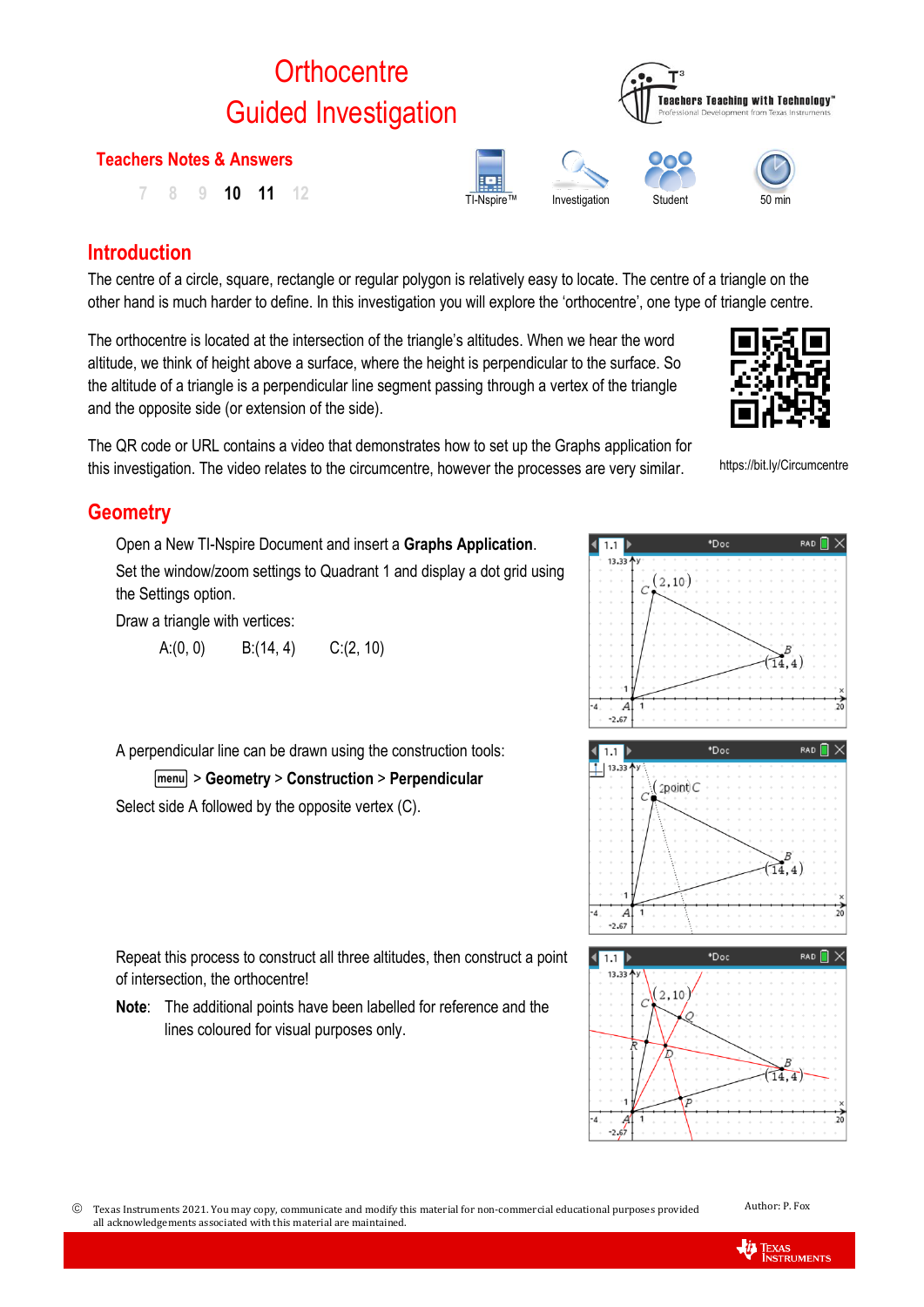## **Question: 1.**

Determine the gradient of side AB and hence the gradient of the altitude (PC)

**Answer**: 
$$
\frac{Rise}{Run} = \frac{4-0}{14-0} = \frac{2}{7}
$$
 Perpendicular bisector gradient:  $\frac{2}{7} \times m_2 = -1$  therefore  $m_2 = -\frac{7}{2}$ 

#### **Question: 2.**

Determine the equation of the altitude to side AB passing through C. (Line PC)

**Answer**: 
$$
y = -\frac{7}{2}(x-2) + 10
$$
 which simplifies to:  $y = -3.5x + 17$ 

**Tip!** 

The translational form of a straight line is useful when the gradient and a point are known:  $i y = m(x - h) + k$  is a straight line with gradient *m* passing through the point (*h*, *k*).

Remember to use your calculator to check your answers.

### **Question: 3.**

Determine the gradient of side AC and hence the gradient of the altitude (RB).

**Answer**: 
$$
\frac{Rise}{Run} = \frac{10-0}{2-0} = 5
$$
 Perpendicular bisector gradient:  $5 \times m_2 = -1$  therefore  $m_2 = -\frac{1}{5}$ 

## **Question: 4.**

Determine the equation of the altitude to side AC passing through B. (Line RB)

**Answer**: 
$$
y = -\frac{1}{5}(x-14) + 4
$$
 which simplifies to:  $y = -0.2x + 6.8$ 

## **Question: 5.**

Determine the gradient of side BC and hence the gradient of the altitude (QA)

**Answer**: 
$$
\frac{Rise}{Run} = \frac{10-4}{2-14} = -\frac{1}{2}
$$
 Perpendicular bisector gradient:  $-\frac{1}{2} \times m_2 = 1$  therefore  $m_2 = 2$ 

#### **Question: 6.**

Determine the equation of the altitude to side BC passing through A. (Line QA)

**Answer**:  $y = 2(x-0) + 0$  which simplifies to:  $y = 2x$ 

#### **Question: 7.**

Use simultaneous equations to determine the point of intersection for the altitudes: QA and PC.

**Answer:** Equations:  $y = 2x$  &  $y = 3.5x + 17$ 

$$
-3.5x + 17 = 2x
$$
  
\n
$$
17 = 5.5x
$$
  
\n
$$
x = \frac{34}{11}
$$
  
\n
$$
y = 2\left(\frac{34}{11}\right)
$$
  
\n
$$
y = \frac{68}{11}
$$

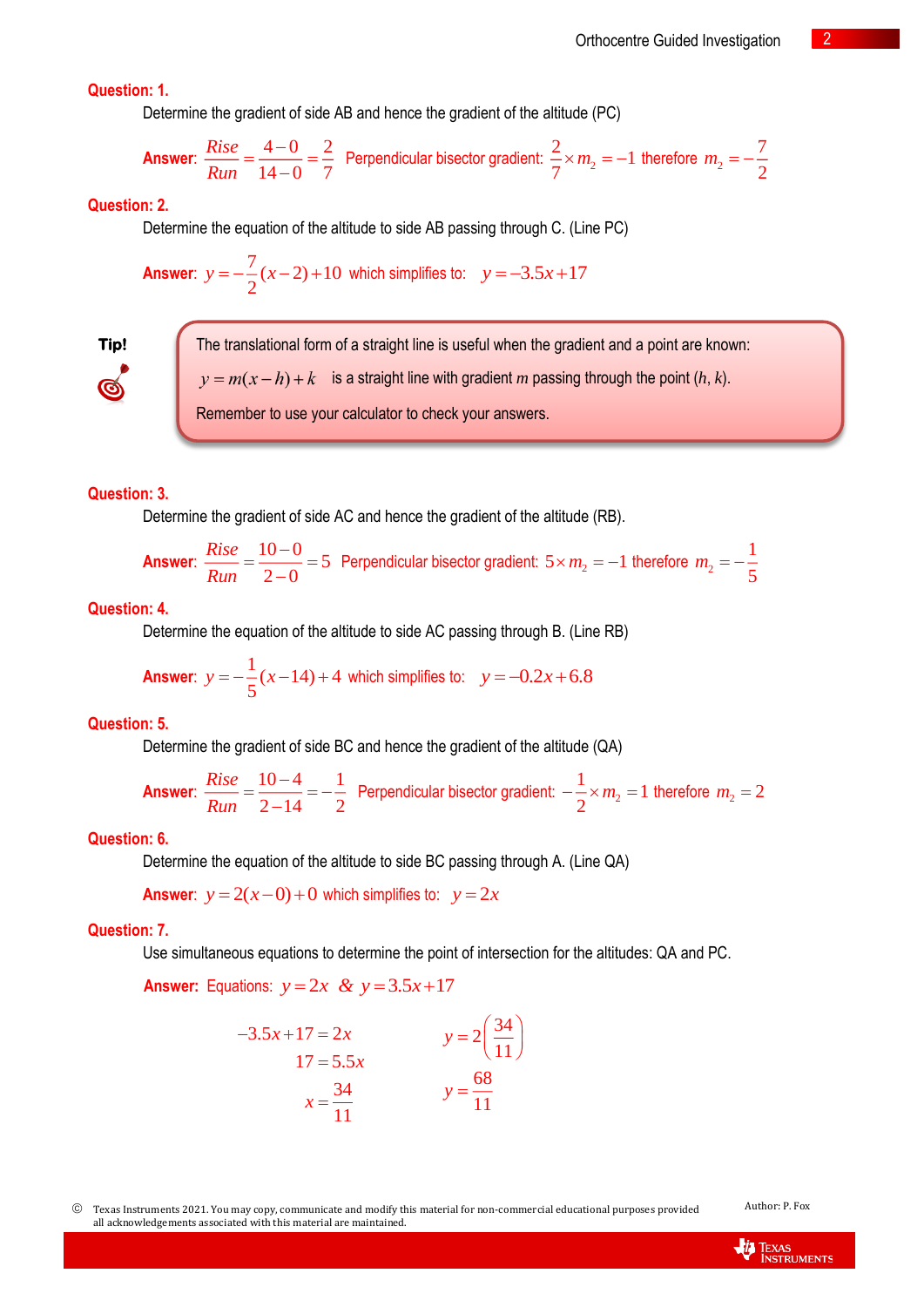# **Extension – Ceva's Theorem**

Ceva's theorem states that in order for AQ, BR and CP to be concurrent (meet at a single point D) then the following must apply:

$$
\frac{AP}{PB} \times \frac{BQ}{QC} \times \frac{CR}{RA} = 1
$$

Note: AP represents the distance from A to P.

Use Ceva's theorem to show that the altitudes of the triangle with vertices: A:(0, 0), B:(14, 4), C:(2, 10) are concurrent.

## **Teacher Notes:**

This could be completed as a calculator activity using tools available in TI-Nspire. This can be achieved through various degrees. The most technology sophisticated approach is for students to measure and store lengths accordingly, insert Ceva's theorem as text and then calculate. This result will be completely dynamic so that students can continue to move points A, B and C to see everything update automatically.

\*Doc  $1.1$ **RAD**  $13.3$  $AP = 4.67 \nu$  $PB = 9.89 u$ 2,10  $BQ = 10.7 u$  $QC = 2.68u$  $CR = 3.53 u$  $RA = 6.67 u$ άp  $\frac{1}{20}$  $= 1$ ra

Students can apply a simpler approach and just use the calculator to determine the location of points P, Q and R then

compute distances using the distance formula. Students should still be encouraged to store distances in variables: AP, PB etc.

The solution provided below summarises a complete by hand solution.

#### **Answers:**

Equation for side AB: 
$$
y = \frac{2}{7}x
$$
 New calculation  
\nEquation for altitude CP:  $y = -3.5x + 17$  Previous calculation  
\nSimultaneous Equations for altitude CP and side AB to find point P:  $\left(\frac{238}{53}, \frac{68}{53}\right)$   
\nDistances:  $\overline{AP} = \frac{34\sqrt{53}}{53}$   $\overline{PB} = \frac{72\sqrt{53}}{53}$   
\nEquation for side BC:  $y = -\frac{1}{2}x + 11$  New calculation  
\nEquation for altitude CP:  $y = 2x$  Previous calculation  
\nSimultaneous Equations for altitude CP and side AB to find point P:  $\left(\frac{22}{5}, \frac{44}{5}\right)$   
\nDistances:  $\overline{BQ} = \frac{24\sqrt{5}}{5}$   $\overline{QC} = \frac{6\sqrt{5}}{5}$ 

 Texas Instruments 2021. You may copy, communicate and modify this material for non-commercial educational purposes provided all acknowledgements associated with this material are maintained.

Author: P. Fox



Q